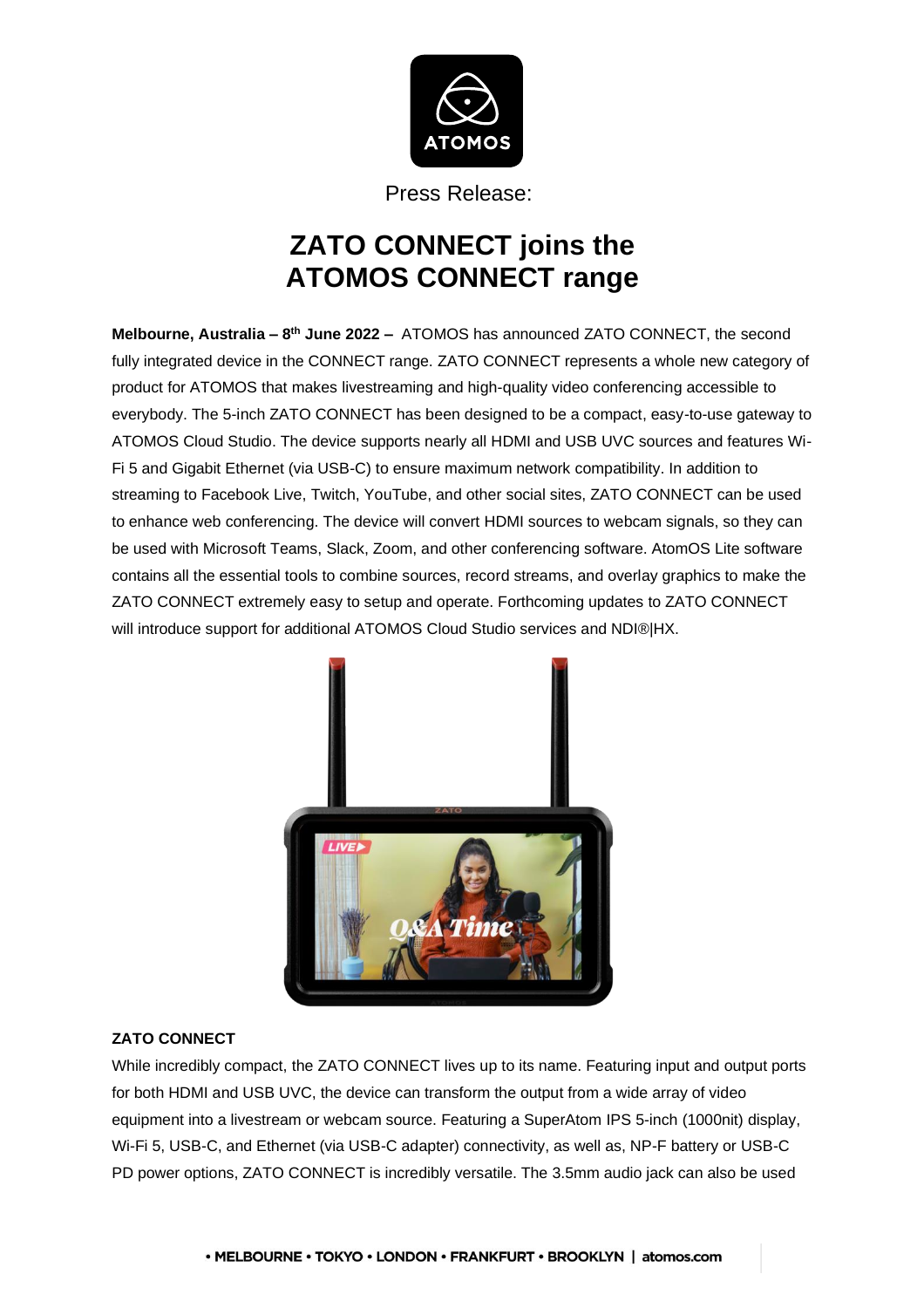

to add microphone or line sources and the ZATO CONNECT can be used to mix them with embedded audio from HDMI or USB UVC. The device is compact enough to mount on a DSLR or mirrorless camera rig. It's equally at home next to a PC, Mac computer, or gaming console. Streaming has never been easier and ZATO CONNECT is the ideal, all-in-one solution.

### **Stream from Anywhere**

The ZATO CONNECT makes livestreaming and high-quality video conferencing easy and accessible. With support for HDMI and USB UVC cameras or video sources, the device is equipped with Wi-Fi 5, Gigabit Ethernet (via an included USB-C adapter), and the ability to join cellular hotspots, so everyone can stream to social sites including Facebook Live, Twitch, and YouTube, or create high-quality video for conferencing software such as Microsoft Teams, Slack, and Zoom from anywhere.



## **Easy-to-Use Tools**

The AtomOS Lite software makes the ZATO CONNECT incredibly easy to setup. It features a number of key tools including overlay effects, image zoom, and frame guides. Support to combine live sources or deliver recorded content "as live" opens up lots of creative options and the ability to add value to any stream or video presentation.

#### **Sound Great Every Time**

ZATO CONNECT includes an audio mixer, which can be used to adjust and combine audio signals from the 3.5mm analog input with the embedded audio from HDMI and USB UVC sources. Each channel can be adjusted independently and mixed down to a single stereo track for a livestream, recording, or video presentation.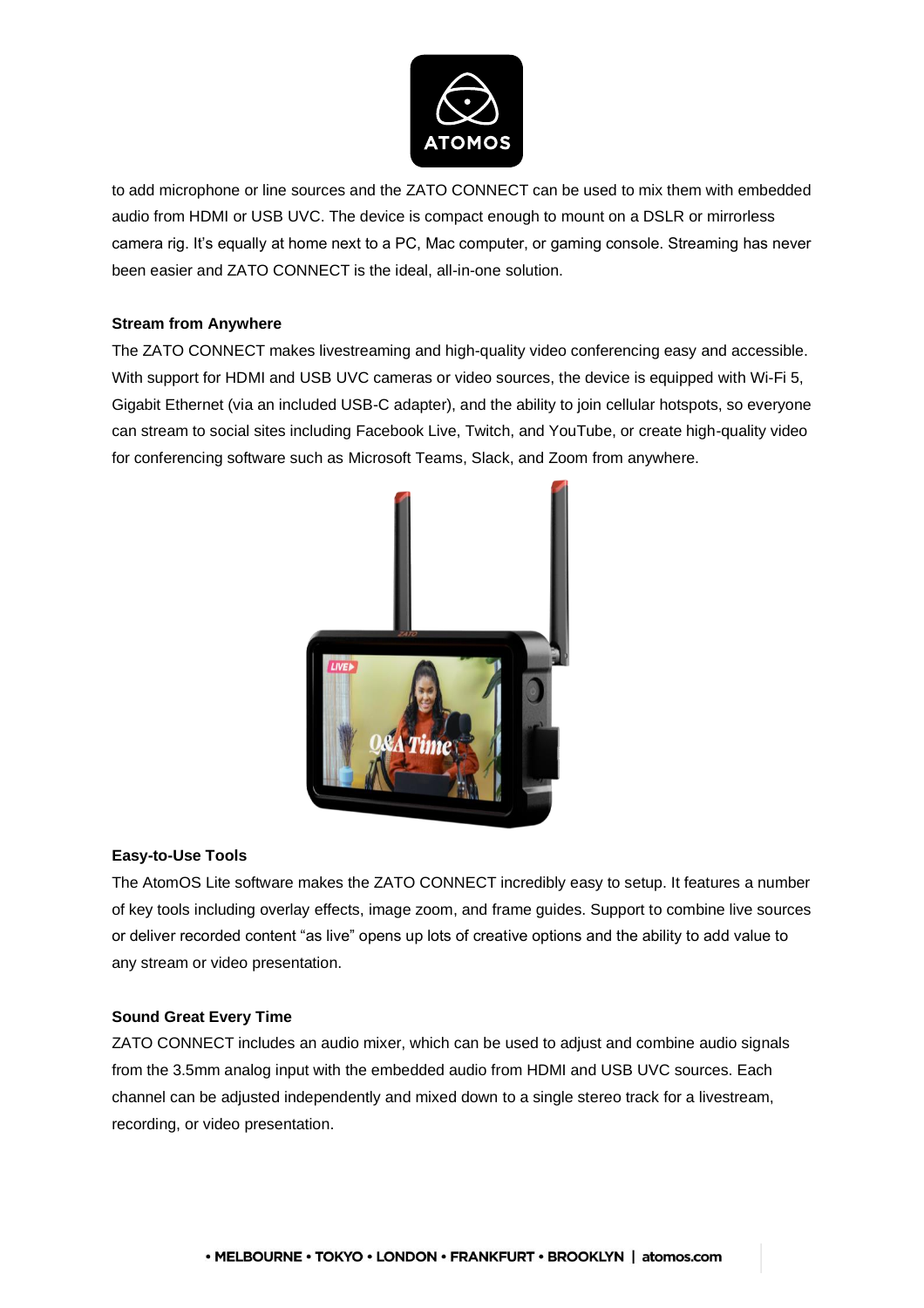

#### **ATOMOS Stream**

An all-in-one solution that enables any ATOMOS network-enabled device to deliver a live stream. Whether customers use the ZATO CONNECT, ATOMOS CONNECT for NINJA V and NINJA V+ or the SHOGUN CONNECT, connecting the device to the destination platform and configuring a stream has never been easier. At launch ATOMOS Stream will include free support to deliver content directly to a single platform including Facebook Live, Twitch, YouTube, and more. Later this year, ATOMOS aims to release a premium "restreaming" service, via ATOMOS Cloud Studio to support the delivery to multiple platforms simultaneously. ATOMOS Stream employs industry standard encryption to ensure that all data it transfers is protected, and streams are secure. The integrated system supports an unprecedented range of cameras that sets a new benchmark for flexibility and reduces barriers to entry. Customers can choose to work with high-end digital cinema cameras, mirrorless or DLSR cameras, or iOS devices. With ATOMOS Stream customers can be confident in the quality and consistency of their live stream.



"*ZATO CONNECT is a special release for ATOMOS. It's the first all-in-one device that can work with and combine both HDMI and USB UVC sources. This opens our technology to several new categories of device from consumer webcams to games consoles and computers. For many of us virtual meetings, webinars and online presentations have become part of our daily lives; and there's a whole generation of independent creators producing livestreams and all sorts of innovative content. ZATO CONNECT offers everyone an opportunity to add value to their video*."

**Trevor Elbourne, CEO, ATOMOS**